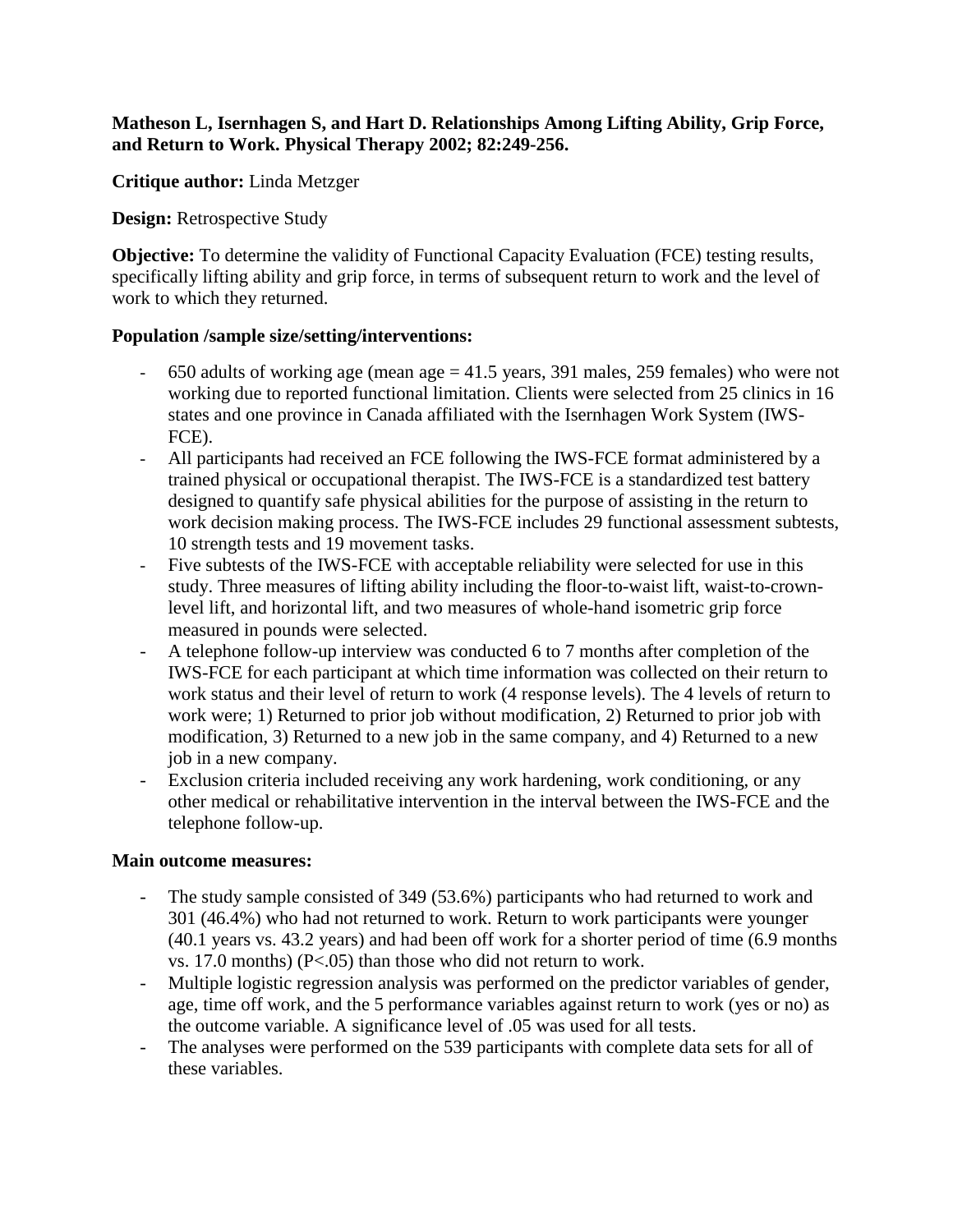- Time off work and participants' gender were related to return to work with more time off work and male gender predicting a lower likelihood of returning to work.
- Age was not found to be related to return to work.
- For each of the 5 individual performance variables analyzed separately (Table 3), those who returned to work performed better on each test than those who did not return to work.
- The authors performed a multivariate logistic regression analysis with 8 variables; gender, age, time off work, and the 5 performance variables. In this model, gender, age, time off work, and floor-to-waist lift were related to and predictive of return to work. Of the 5 performance variables, only floor-to-waist lift was related to return to work with greater lift ability related to improved likelihood of return to work.
- All 3 measures of lifting ability were related to level of return to work. Both measures of grip force were found to be unrelated to level of return to work.

# **Authors' conclusions:**

- The amount of time a worker was off from work and gender were the 2 factors that had the strongest relationships to whether or not a person returns to work, and time off work had the stronger relationship of the two.
- The amount of weight lifted from floor to waist was also related to return to work. This study showed that the greater the lifting ability, the greater the likelihood of return to work. All other performance variables did not provide any additional predictive power to the logistic regression model.
- Lift ability is a valuable performance measurement that can be used to guide return to work decisions. Measurement of grip force is not likely to be useful for return to work decisions.
- When it is not possible to administer more than one performance test in a FCE, measuring floor-to-waist lift is likely to be the most useful.

# **Comments:**

- This study reviewed data retrospectively, and the findings should be confirmed by a prospective study using new data.
- Some pertinent information that could affect the reported results was not assessed such as physical job demands, physical/functional limitations of the participants, job availability, unemployment rates, differences between sites, and other changes in the environment or economy.
- Even though the floor-to-waist lifting ability was statistically different between the group of participants that returned to work and those that did not return to work, the predictive power of this performance variable for return to work status was quite weak. The effect size and clinical relevance was actually very small compared to the strongest predictive variables for return to work (time off work and gender).
- This study possessed two major design/analysis flaws that may have led to an underestimation of the importance and predictiveness of the floor-to-waist lifting test.
	- o In the analysis, the authors combined participants from all 4 levels of return to work as "return to work". When you classify all return to work participants together who returned to work at different levels of functional capacity, it is likely